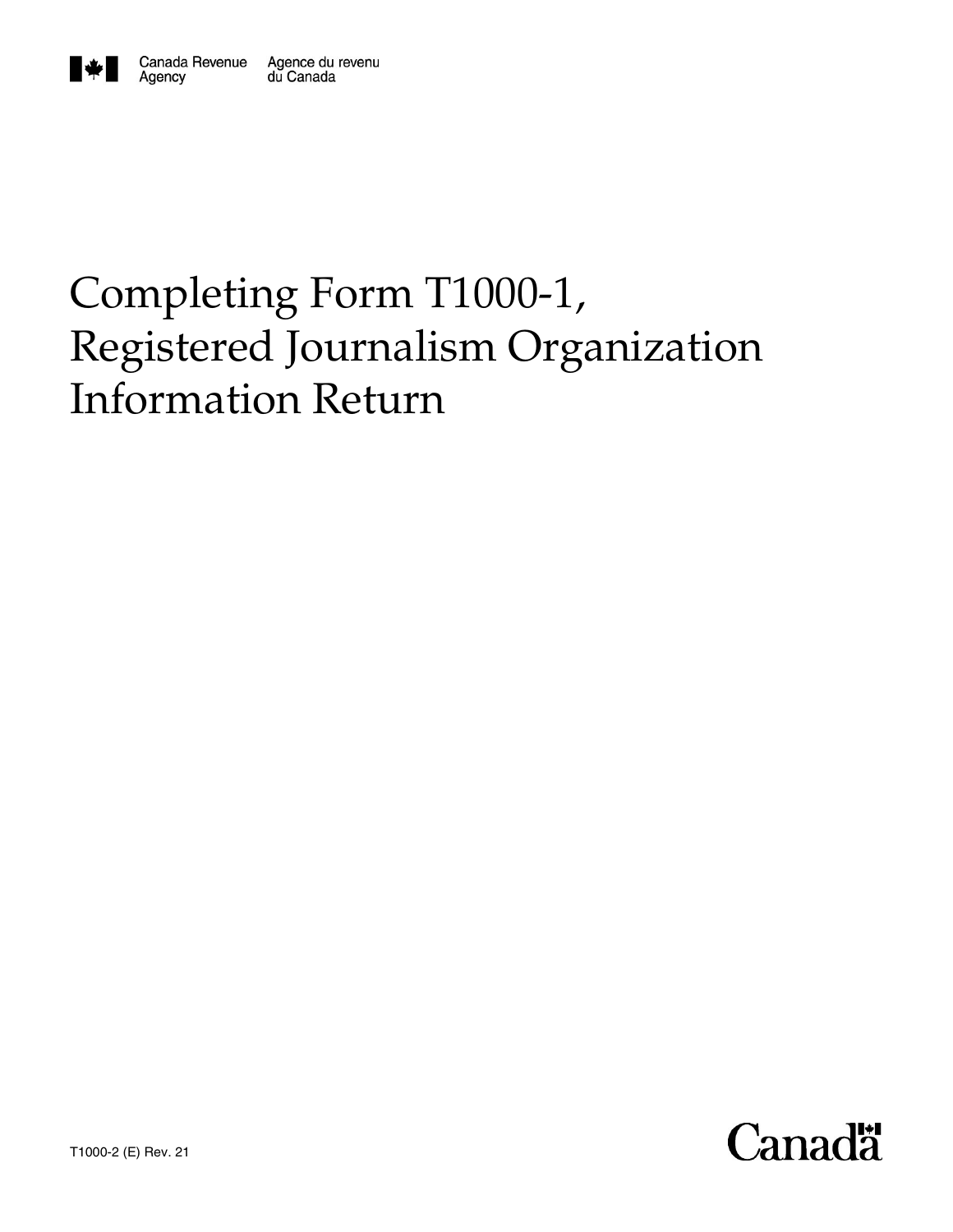# **Is this guide for you?**

This guide is for registered journalism organizations (RJO). RJOs are registered as qualified donees by the Canada Revenue Agency (CRA) under the Income Tax Act and are eligible to issue official donation receipts.

This guide will help you fill out Form T1000-1, Registered Journalism Organization Information Return.

All legislative references are to the Income Tax Act and the Income Tax Regulations of Canada, unless stated otherwise. This guide does not replace the Income Tax Act or its regulations.

To find Form T1000-1 and other forms and publications, go to **canada.ca/cra-forms-publications**. You can also call Client Service at **1-800-267-2384**.

# **Copying our information**

You can copy the information in this publication for personal or public non-commercial purposes without charge. We ask you to:

- copy the information accurately
- give the title of this publication and name the CRA as the author
- state that your material is a copy of an official work published by the Government of Canada and that your copy has not been endorsed by or produced in affiliation with the Government of Canada
- not commercially reproduce and distribute the information in this guide without written permission from the CRA's copyright administrator. For more information, contact **pacrownco\_g@cra.gc.ca**.

If you are blind or partially sighted, you can get our publications in braille, large print, etext, or MP3 by going to **canada.ca/cra -multiple-formats**. You can also get our publications and your personalized correspondence in these formats by calling **1-800-959-5525**.

La version française de cette publication est intitulée Comment remplir la déclaration de renseignements des organisations journalistiques enregistrées.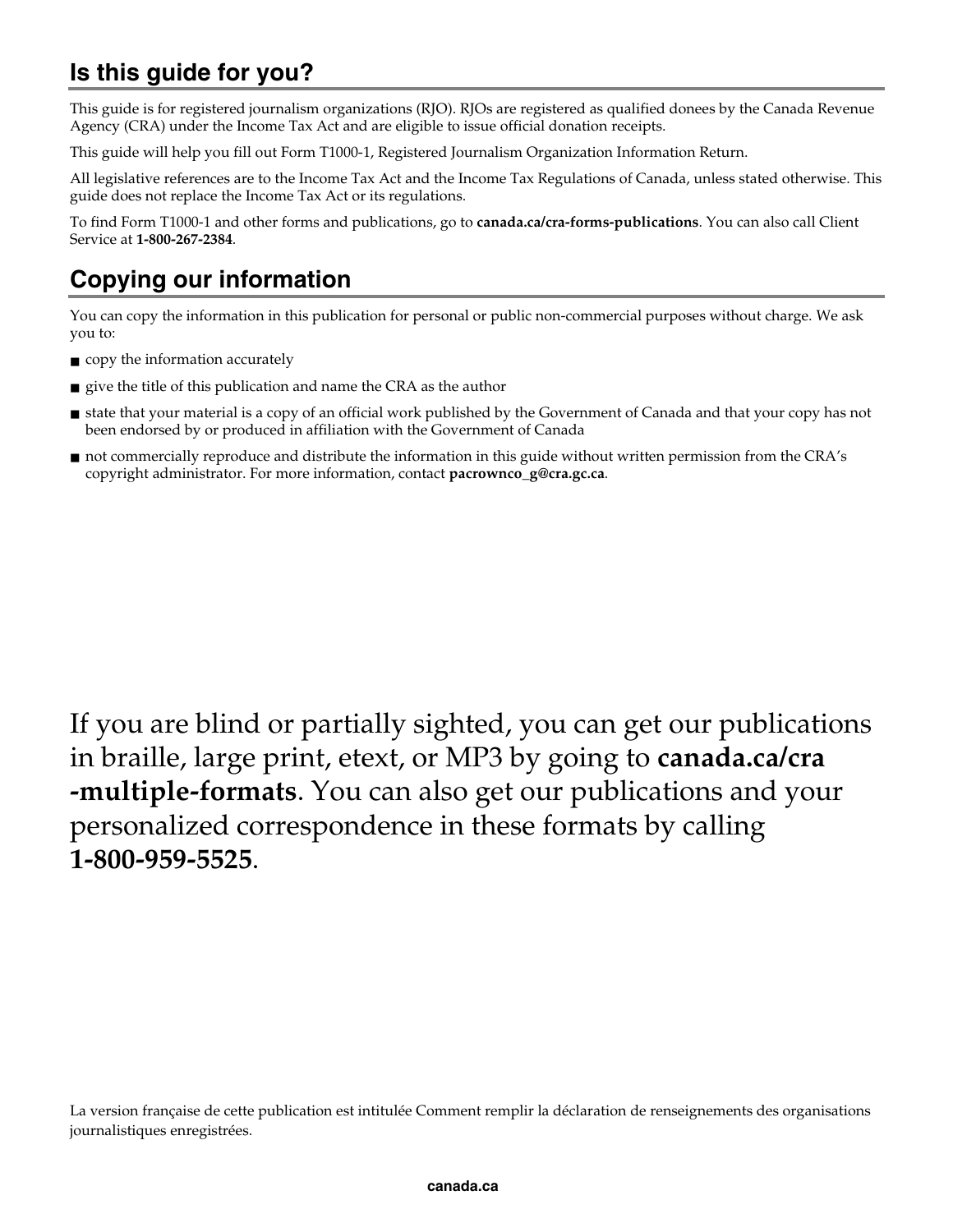### **Electronic mailing list**

Stay notified when important new information is added to the charities and giving web pages (for example, a new guidance product or video) by going to **canada.ca/cra-email-lists** and subscribing to the "Charities and giving – What's new" mailing list. Your email address will stay confidential, and we will not disclose or use it for any purpose other than to deliver the CRA information you request.

### **Version of return**

There is only one version of the T1000-1, Registered Journalism Organization Information Return, for each calendar year.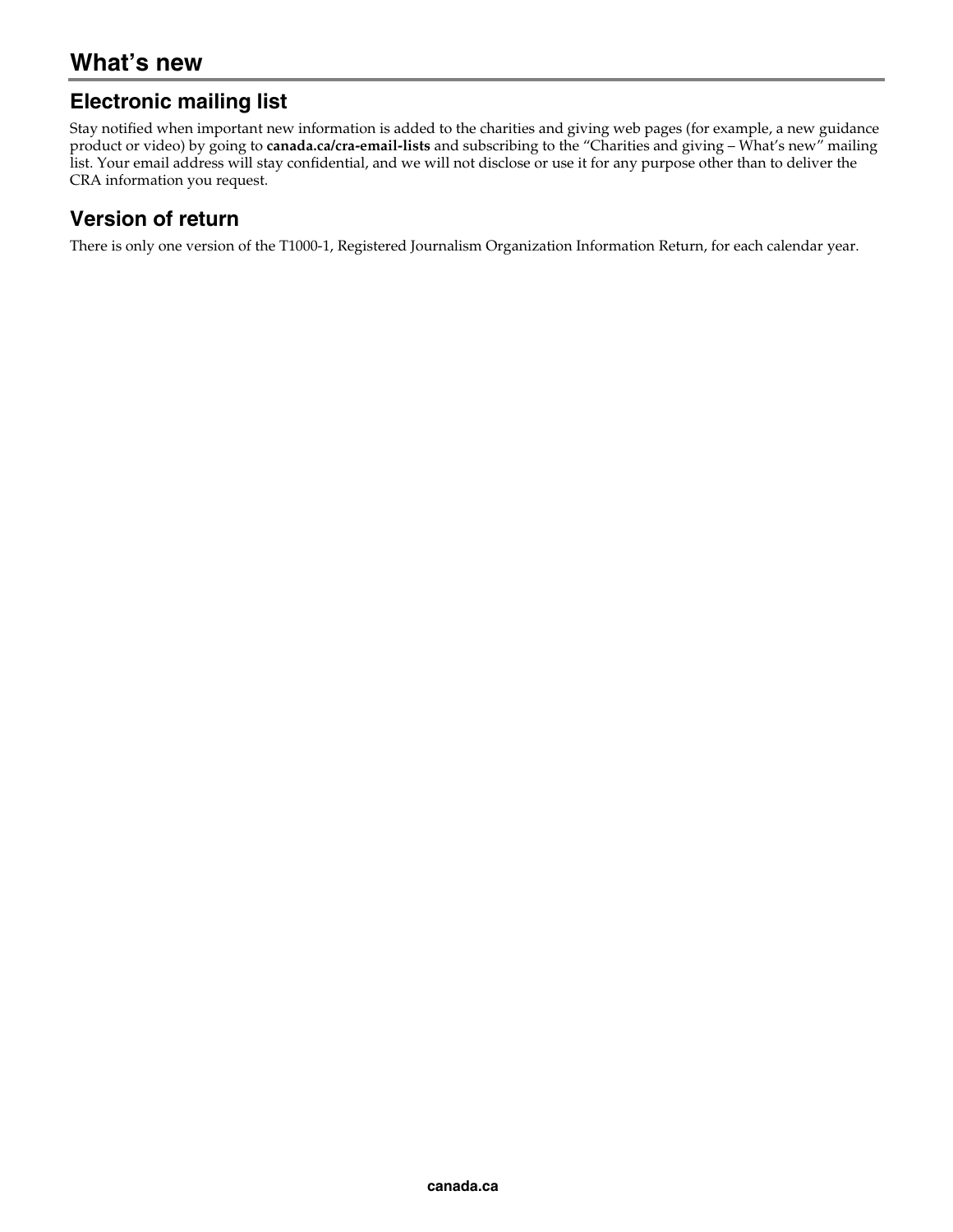# **Table of Contents**

#### **Page**

|                                                                                                                                                    | 2                |
|----------------------------------------------------------------------------------------------------------------------------------------------------|------------------|
|                                                                                                                                                    | 2                |
|                                                                                                                                                    | 3<br>3<br>3      |
| When do you have to file your information return?<br>Where do you file the information return?<br>What happens if you do not file your information | 5<br>5<br>5<br>5 |
|                                                                                                                                                    | 5                |
| What information is public and what is confidential?                                                                                               | 5                |
| Notes on filling out the information return                                                                                                        | 6                |
| Completing Form T1000-1, Registered Journalism                                                                                                     |                  |
| Organization Information Return                                                                                                                    | 6                |
|                                                                                                                                                    | 6                |
|                                                                                                                                                    | 6                |

| Section C – Programs and general information     | 6  |
|--------------------------------------------------|----|
|                                                  | 7  |
|                                                  | 10 |
|                                                  | 11 |
|                                                  | 11 |
| After you send your completed information return | 11 |
| Confirmation of Annual Information Return Filing | 11 |
|                                                  | 11 |
|                                                  | 12 |
|                                                  | 12 |
|                                                  | 12 |
|                                                  | 12 |

#### **Page**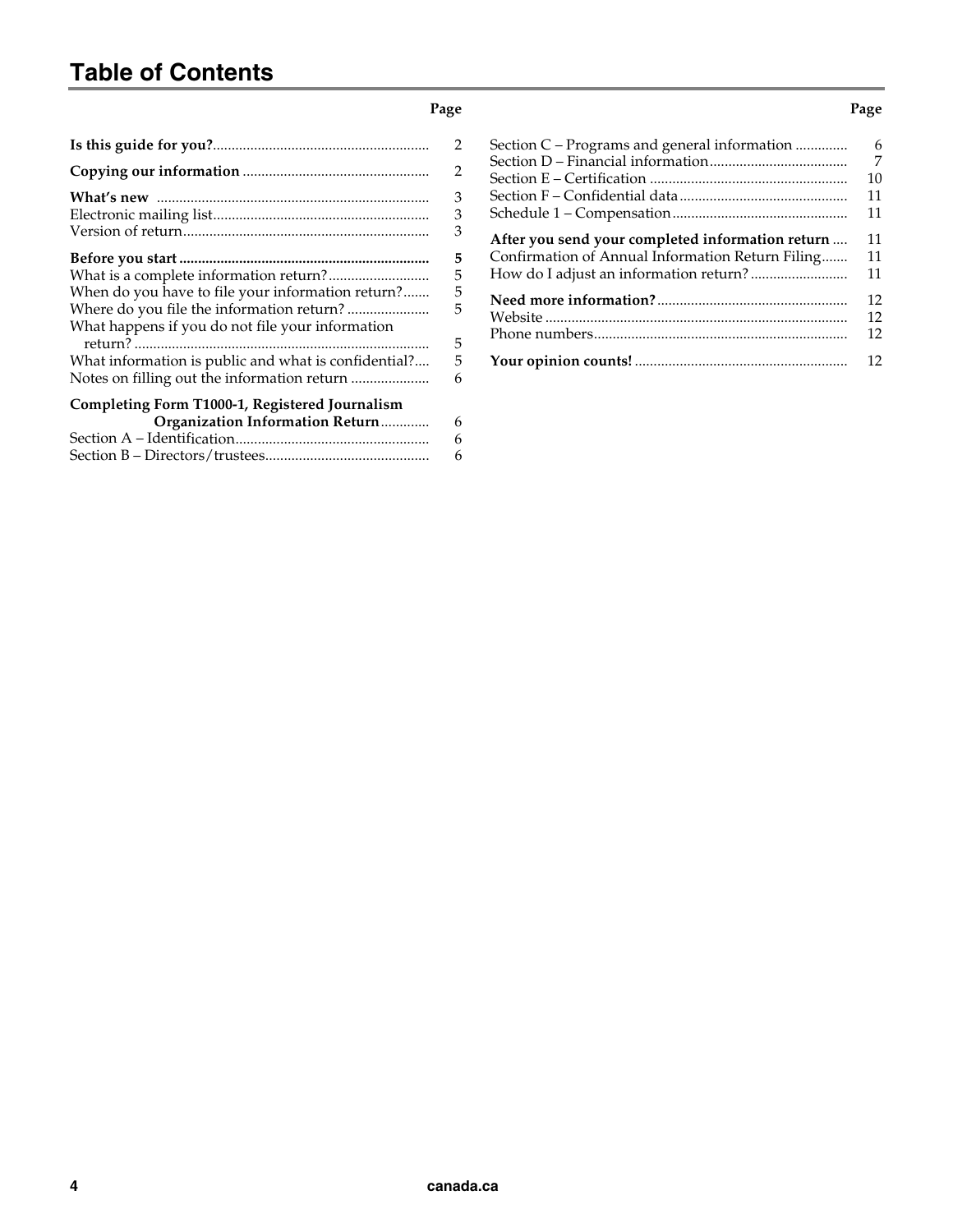# **Before you start**

### **What is a complete information return?**

To be considered complete, your information return must include the following with the relevant fields filled in:

- Form T1000-1, Registered Journalism Organization Information Return
	- $\blacksquare$  if it applies, Schedule 1 Compensation
- a copy of your RJO's financial statements, including notes to the financial statements. If your RJO has income over \$250,000, we recommend you get the financial statements professionally audited; otherwise, your RJO's treasurer should sign them
- Form T1000-3, Directors/Trustees Worksheet, with all the required information

### **When do you have to file your information return?**

Under the Income Tax Act, an RJO must file an information return each year (Form T1000-1). You must file your return **no later than six months after the end of your RJO's fiscal period**. For example, if your RJO's fiscal period end is March 31, the return is due by September 30.

**In addition to** filing the T1000-1, you may have other filing requirements under the Income Tax Act. For example, if your RJO is a corporation, you may have to file a T2 Corporation Income Tax Return. If your RJO is a trust, you may have to file a T3 Trust Income Tax and Information Return. For more information about filing requirements for corporations or trusts, visit **Canada.ca** or call Business Enquiries at **1-800-959-5525**.

An RJO can also be subject to other federal, provincial, or territorial filing requirements under its incorporating statute or other statutes that govern its operations. For more information on federal incorporation, visit **corporationscanada.ic.gc.ca**. For more information on provincial or territorial incorporation, go to **canada.ca/charities-giving**, select "A to Z index," and see "Other government resources for donors."

#### **Note**

RJOs in the province of Quebec may also have to file a provincial annual return. For more information about the province's filing requirements, call Revenu Québec at **1-800-567-4692** or visit **revenuquebec.ca/en**.

### **Where do you file the information return?**

You or an authorized representative can file your RJO's return by mail or by fax to:

Charities Directorate Canada Revenue Agency Ottawa ON K1A 0L5 Fax: 613-957-8925

**Do not attach** correspondence or copies of governing documents to the return. Submit them separately to the fax number or mailing address shown above. Make sure to include your RJO's name and business number (BN) on the correspondence you submit to the CRA.

### **What happens if you do not file your information return?**

If you do not file your completed information return, your RJO's registration as a qualified donee may be revoked. If this happens, your RJO will **no longer be**:

- exempt from income tax under Part 1 of the Income Tax Act, unless another exemption applies
- able to issue official donation receipts
- eligible to receive gifts from registered charities

For more information, go to **canada.ca/charities-giving**, select "A to Z index," and see "Compliance for registered journalism organizations."

### **What information is public and what is confidential?**

Form T1000-1 is both an information return and a public information return.

The information in most sections of Form T1000-1 is available to the public. This includes sections A through E, the financial statements filed with the return, and most of the information on the Directors/Trustees Worksheet. To request public information filed by an RJO, go to **canada.ca/charities-giving**, select "A to Z index," and see "Request publicly available data from the List of charities (Charities Listings)." You can also call Client Service at **1-800-267-2384**.

Confidential information is marked as such on the return and includes information you entered in the following areas:

- Section F of Form T1000-1
- the right-hand side of Form T1000-3, Directors/Trustees Worksheet for Registered Journalism Organizations
- Schedule  $1 -$ Compensation

According to the Income Tax Act, we may disclose confidential information that is relevant to:

- criminal proceedings under an Act of Parliament
- any legal proceedings relating to administering or enforcing:
	- the Income Tax Act, the Canada Pension Plan, the Unemployment Insurance Act, or the Employment Insurance Act
	- any other act of Parliament or law of a province that allows for the imposition or collection of a tax or duty

We may also disclose confidential information if authorized by any other provision in the Income Tax Act that includes an exception to the general prohibition that taxpayer information is confidential and may not be disclosed.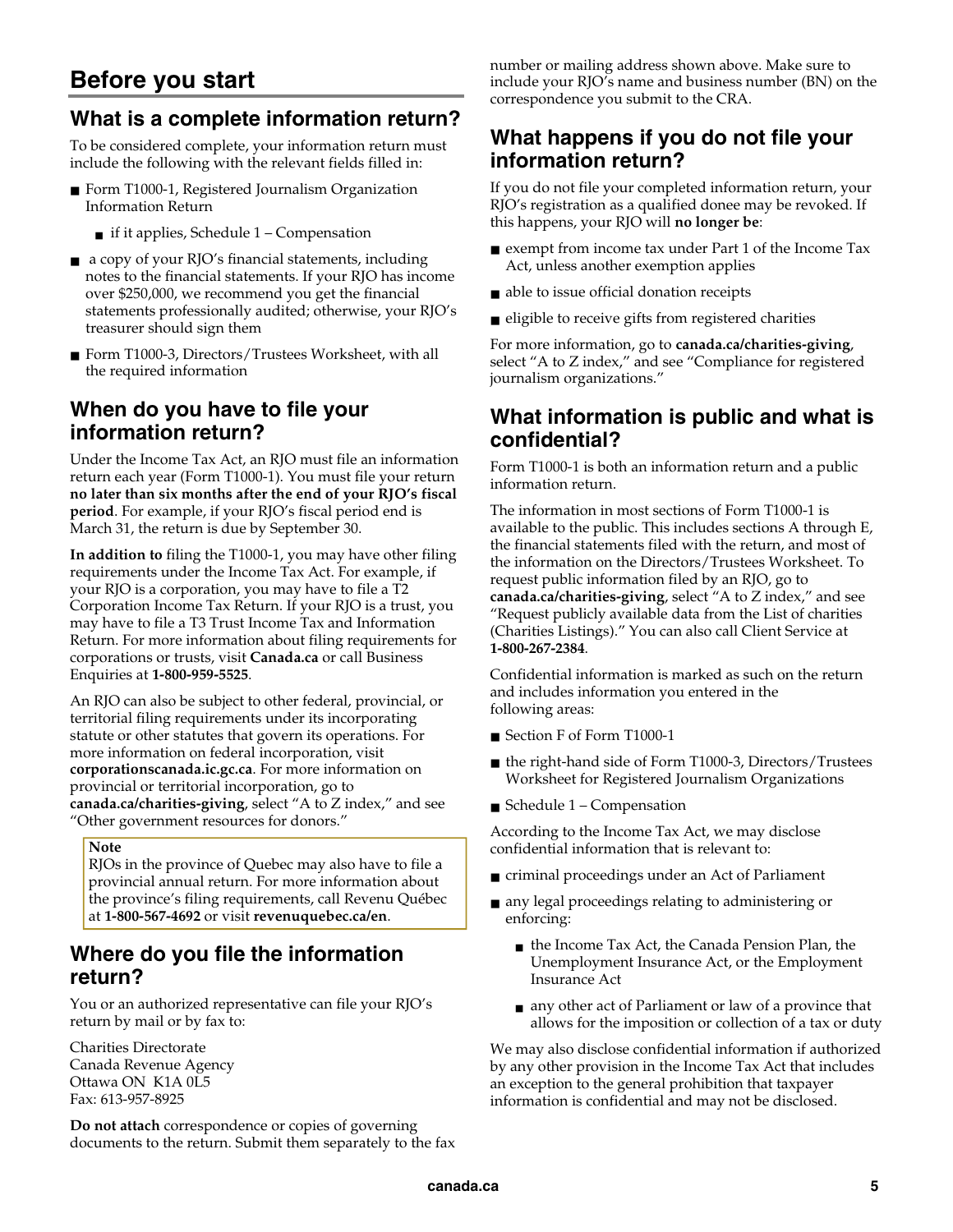### **Notes on filling out the information return**

- Answer all questions on Form T1000-1 **that apply to your RJO**, including all yes or no questions. If a question does not apply, leave it blank.
- Report all amounts to the nearest Canadian dollar in the proper spaces. Do not show cents (for example, report \$123,754, **not** \$123,754.53). Do not enter more than one amount in a space.
- Submit all the completed forms along with the applicable attachments. Keep a copy for your records.
- Some sections of Form T1000-1 contain **tables** you may need to fill out. If you need more space in these tables for the information requested, attach a separate sheet with the information. The sheet must contain the same information in the same format as the table. Make sure to include your RJO's name and BN.
- We recognize that you may have to understand some complex provisions to complete your information return. We recommend that, if necessary, you get advice from legal or accounting experts.
- For more information about key terms on the form and in this guide, go to **canada.ca/charities-giving**, select "A to Z index," and see "Charities and giving glossary."

# **Completing Form T1000-1, Registered Journalism Organization Information Return**

### **Section A – Identification**

Enter the identification information as instructed on the form. Include your BN/registration number and qualified Canadian journalism organization (QCJO) designation number in the proper fields. The legal name is your RJO's name as stated in its governing documents.

**A1** – If the organization is no longer operating, for example, it has wound up, dissolved, or terminated operations, select **yes** and provide details. You must also send us a letter separate from the return to request voluntary revocation.

If your RJO is no longer operating because it merged, amalgamated, or consolidated with another organization, call Client Service at **1-800-267-2384**.

### **Section B – Directors/trustees**

**B1** – You must fill out all the required fields in Form T1000-3, Directors/Trustees Worksheet for Registered Journalism Organizations.

If you prefer, instead of using Form T1000-3, you can fill out a separate sheet with the same information in the same format as Form T1000-3. An authorized representative must sign the sheet, and you must attach the sheet to the return.

### **Section C – Programs and general information**

**C1** – If the RJO was active during the fiscal period, select **yes**.

If your RJO was not active, select **no**. This means that during the **entire** fiscal period, the RJO did not use any of its resources to carry out its programs. Even if your RJO was inactive, you must still file a return to maintain its registered status. Explain why it was not active in the "Description of activities" space at C2.

**C2** – Include any ongoing and new program activities your RJO carried out. New program activities are those that your RJO began in the current fiscal period.

This includes all the program activities the RJO carries out on its own through employees or volunteers as well as through intermediaries. You must include enough detail for a reader to understand what your RJO does. Do not repeat your RJO's purposes. For example, saying "we promote journalism" is not enough.

If your RJO is considering new program activities the CRA did not previously review, you can contact us before starting them to make sure that the proposed activities are related to journalism and fall within the RJO's approved purposes.

You can also use this space to give details about the contributions of volunteers in carrying out your RJO's activities, including the number of volunteers and their hours. Since this section is public information, **do not** include the names of volunteers.

**Do not** report information on fundraising activities here. **Do not** send or upload documents such as annual reports to describe the RJO's activities in question C2.

**C3** – If your RJO made a gift or transferred property for less than the fair market value (FMV) to another organization or entity during the fiscal period, in the table provided, enter the name of the recipient organization or entity. Also include the FMV of the gift or property and explain how the gift or transfer furthers your RJO's purposes.

#### **Note**

If you need more space for the information requested, attach a separate sheet with the information. The sheet must contain the same information in the same format as the table and include your RJO's name and BN.

Tick the box if you provided information for this question on a separate sheet.

**C4** – Tell us whether your RJO is primarily engaged in producing original news content by selecting yes or no. Primarily generally means that an organization's original news content represents at least 50% of its overall editorial content. Choose an edition or episode produced during the fiscal period and list the titles of original news content in it. For more information on original news content, go to **canada.ca/qualified-journalism**-criteria and see "Original news content."

**C5** – If your RJO carried on, funded, or provided any resources during the fiscal period for any activity, program, or project outside Canada, select **yes**. Those resources may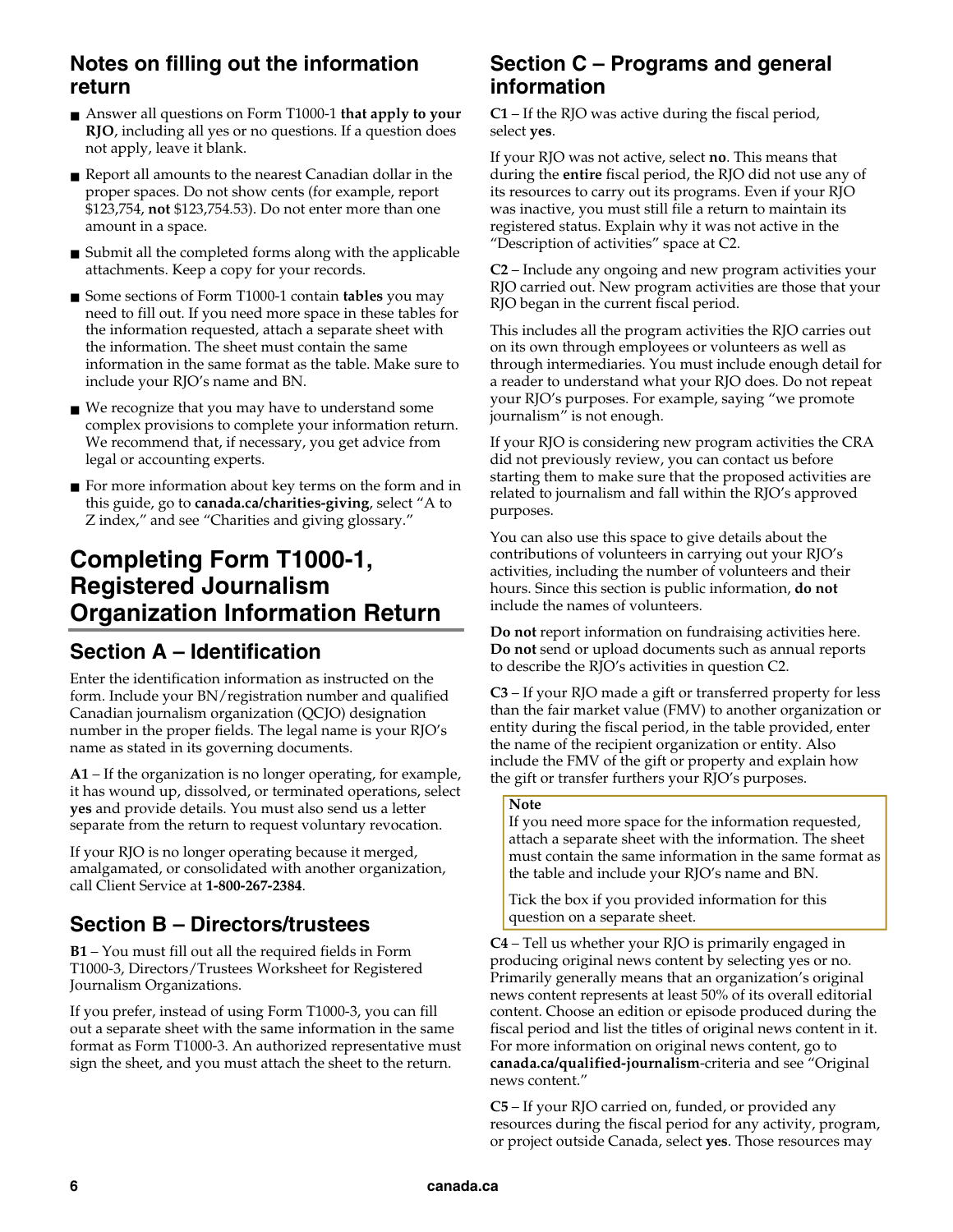include employees, volunteers, agents, joint ventures, contractors, or any other individuals, intermediaries, entities, or means.

You must also fill in the table with the name of the country where the activity, program, or project took place; a description of each activity or transaction; and the total amount spent in Canadian dollars.

Tick the box if you are providing information for this question on a separate sheet.

**C6** – Other than subscriptions and advertising, if your RJO charged fees or received regular income from the sale of goods and services or from the use of its assets, select **yes**. In the table, describe these activities in detail and explain how they relate to the RJO's purposes.

#### **Note**

If you need more space for the information requested, attach a separate sheet. The sheet must contain the same information in the same format as the table and include your RJO's name and BN.

Tick the box if you are providing information for this question on a separate sheet.

**C7** – If your RJO carried on fundraising activities during the fiscal period, select **yes**. List those fundraising activities in the table. Some examples of fundraising activities include mail or internet campaigns; auctions; door-to-door solicitation; cause-related marketing; draws or lotteries; and fundraising dinners, galas, or concerts.

#### **Note**

If you need more space, attach a separate sheet with the requested information. The sheet must contain the same information in the same format as the table and include your RJO's name and BN.

Tick the box if you are providing information for this question on a separate sheet.

**C8** – If your RJO paid external fundraisers to conduct its fundraising activities during the fiscal period, select **yes**. An external fundraiser is an individual or organization your RJO retained to carry out fundraising activities on its behalf.

If you select **yes**, you must answer questions (a) to (d) and question F1 in Section F – Confidential data.

**C9** – If your RJO is controlled directly or indirectly in any way whatever by one person or a group of persons that do not deal with each other at arm's length, select **yes**. The term "at arm's length" describes a relationship in which persons act independently of each other or are not related. "Not dealing at arm's length" or non-arm's length means persons acting in concert without separate interests or who are related.

Related persons are individuals who are related to each other by blood, marriage or common law partnership, or adoption. Related persons also include individuals or groups and the corporations in which they have a controlling interest. Persons related to these individuals or groups are also considered related to those corporations. For more information on arm's length and related persons, go to **canada.ca/qualified-journalism-criteria** and see paragraphs 2.35 to 2.38. Also, go **to canada.ca/charities** 

**-giving**, select "A to Z index," and see "Related persons and dealing at arm's length, Income Tax Folio S1-F5-C1."

**C10a** – If your RJO paid any of its directors, trustees, or persons it does not deal with at arm's length for services provided during the fiscal period (other than reimbursement for expenses), select **yes**.

**C10b** – If your RJO had expenses for compensating employees during the fiscal period, select **yes**. If you select **yes**, you must also fill out Schedule 1 – Compensation.

**C11** – If your RJO received non-cash gifts it issued official donation receipts for, select **yes**.

Non-cash gifts are gifts of property. A contribution of service (that is, contributing time, skills, or efforts) is not property so it does not qualify as a gift or a non-cash gift.

On the list, select each type of non-cash gift received for which an official donation receipt was issued. For each category of non-cash gift, enter the total amount your RJO issued official donation receipts for during the fiscal period.

For more information on non-cash gifts and receipting, go to **canada.ca/cra-forms-publications**, select "View and download publications" and see "P113, Gifts and Income Tax." Also, go to **canada.ca/charities-giving**, select "A to Z index" and see "Split receipting and deemed fair market value (Income Tax Folio S7-F1-C1)."

**C12** – If your RJO acquired any non-qualifying securities during the fiscal period, select **yes**. When a non-qualifying security is gifted to a qualified donee, the donee can issue an official donation receipt only under specific circumstances. For more information, go to **canada.ca/charities-giving**, select "A to Z index" and see "Non-qualifying security, CG-012."

**C13** – If your RJO had direct partnership holdings, either as a limited partner or a general partner, at any time during the fiscal period, select **yes**.

Give details about the partnerships, including the percentage of interests held so that the CRA can determine if it is a limited partnership or a business.

If your RJO does not have partnership holdings or if all those holdings are **indirect**, select **no**. The following are examples of when an RJO does **not** have to report holdings either as a limited partner or a general partner:

- It has holdings in mutual fund trusts, mutual fund corporations, or unit trusts, which in turn have partnership holdings.
- It entered into formal or informal arrangements with other parties that do not result in partnership holdings (for example, a joint venture or an agency agreement).

**C14** – If your RJO issued official donation receipts for donations on behalf of another organization at any time during the fiscal period, select **yes**.

### **Section D – Financial information**

**D1** – Under the Income Tax Act, an RJO **cannot** receive from any one source gifts that represent **more than 20%** of its total revenue (including donations) unless the gift is:

■ made by bequest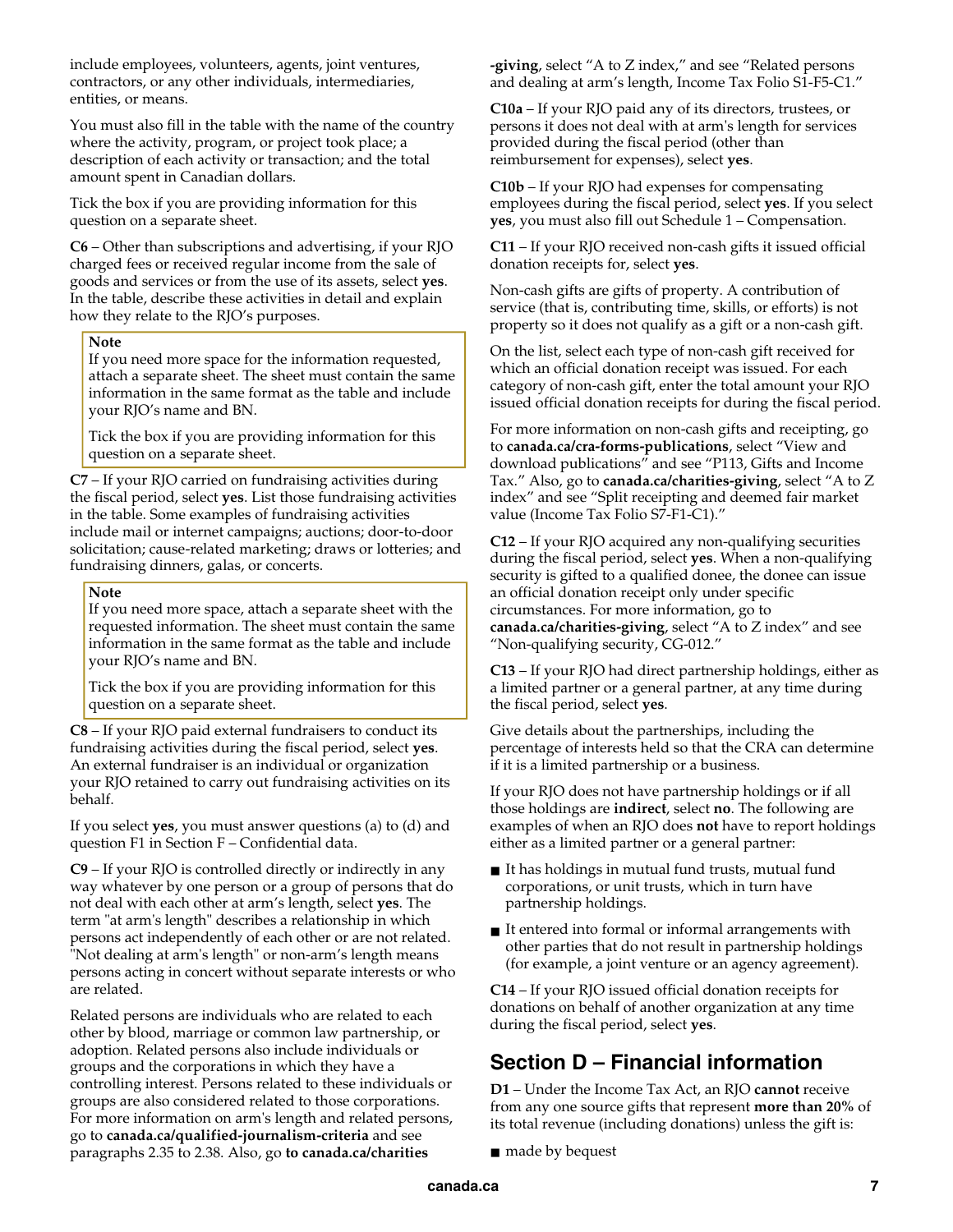- made within 12 months after the RJO is first registered
- approved by the Minister of National Revenue

A source includes a person, such as an individual, a corporation, or a trust. It can also be a group of persons that do not deal with each other at arm's length. If your RJO received gifts from any one source that represents more than 20% of its total revenue for the fiscal period, select **yes** and provide the amount and type of gift in the table. If none of the gift types listed above apply, enter "other." Since this section is public information, **do not** include the source's name.

#### **Note**

If you need more space for the information requested, attach a separate sheet. The sheet must contain the same information in the same format as the table and include your RJO's name and BN.

Tick the box if you are providing information for this question on a separate sheet.

**D2** – If your RJO received a gift or multiple gifts from the **same** donor during the fiscal period, and the cumulative value of the gifts is more than \$5,000, select **yes**. This applies whether or not a receipt was issued for the gift. Enter the name of each donor and the total amount of the gift(s) in the table. The information you include in this table will be available to the public.

#### **Note**

If you need more space for the information requested, attach a separate sheet. The sheet must contain the same information in the same format as the table and include your RJO's name and BN.

Tick the box if you are providing information for this question on a separate sheet.

**D3** – Select the box that identifies the accounting method your RJO uses: accrual or cash.

Financial information prepared on an **accrual basis** records revenue in the fiscal period it was earned in, even if the RJO received the revenue after the end of the fiscal period. Similarly, an expenditure is recorded in the fiscal period the RJO incurred it, even if the RJO paid the bill in the next period.

Financial information prepared on a cash basis records revenue or expenditures the RJO received or paid during the fiscal period only.

**D4 – Summary of financial position:** Using the financial statements your RJO will file with the return, enter the relevant amounts on the lines that apply in this section:

#### **Assets**

**Line 4100** – Enter the total amount of cash your RJO had at the end of the fiscal period. Include:

- amounts on hand
- amounts in bank accounts
- the value of all short-term investments with an original term to maturity not greater than one year, such as guaranteed term investment certificates, treasury bills, bonds, and notes
- the value of long-term investments that will mature within one year—for example, a five-year bond that is in its last year of being held
- all other current investments

Do **not** include investments with persons that are not at arm's length.

**Line 4110** – Enter the value of amounts owed to your RJO by its founders, directors, trustees, employees, or members, or by any person or organization not at arm's length to these individuals or to your organization. These amounts include loans, mortgages, or advances and interest receivable on these amounts. They also include amounts receivable for goods and services bought or rented by persons that are not at arm's length.

**Line 4120** – Enter the value of amounts receivable from individuals or other organizations. Amounts receivable include amounts owing from the sale of goods or services, as well as the current portion (the amount due during the fiscal period) of long-term investments such as loans and mortgages. Long-term investments are investments issued for a term greater than one year. **Do not** include any amounts you already reported on line 4100 or amounts receivable from non-arm's length persons or organizations.

**Line 4130** – Enter the total amounts that your RJO has invested with founders, directors, trustees, and non-arm's length employees or members, or any person or organization not at arm's length to these individuals or to your organization. These amounts could include limited partnership investments, shares, and investments in related corporations that are Canadian or foreign. Do not include amounts already reported on line 4110.

**Line 4140** – Enter the value of all long-term investments. Include the value of all investments that will mature in more than one year, such as the cash-surrender value of life insurance policies, stocks, bonds, notes, shares, debt, loans, mortgages, reserves of gold, diamonds and other precious metals and stones, and all other long-term investments.

**Do not** include on line 4140, amounts receivable from **non-arm's length** persons or organizations, or any amounts you reported on lines 4120, 4130, or 4170. You must report restricted funds on line 4170.

#### **Note**

**For lines 4155, 4160, and 4165**, report all capital assets (including capital assets outside Canada) at their cost to your RJO. If your RJO receives a non-cash gift, the cost of the gift would be its fair market value at the time the gift was made. Include the cost of major improvements needed for your RJO to use the asset for its intended purpose.

**Line 4155** – Enter the cost or fair market value (see note above) of all land and buildings in Canada.

**Line 4160** – Enter the cost or fair market value (see note above) of all other capital assets in Canada. These can include equipment, vehicles, furniture, and fixtures.

**Line 4165** – Enter the cost or fair market value (see note above) of all capital assets outside Canada. These can include land, buildings, equipment, vehicles, furniture, and fixtures.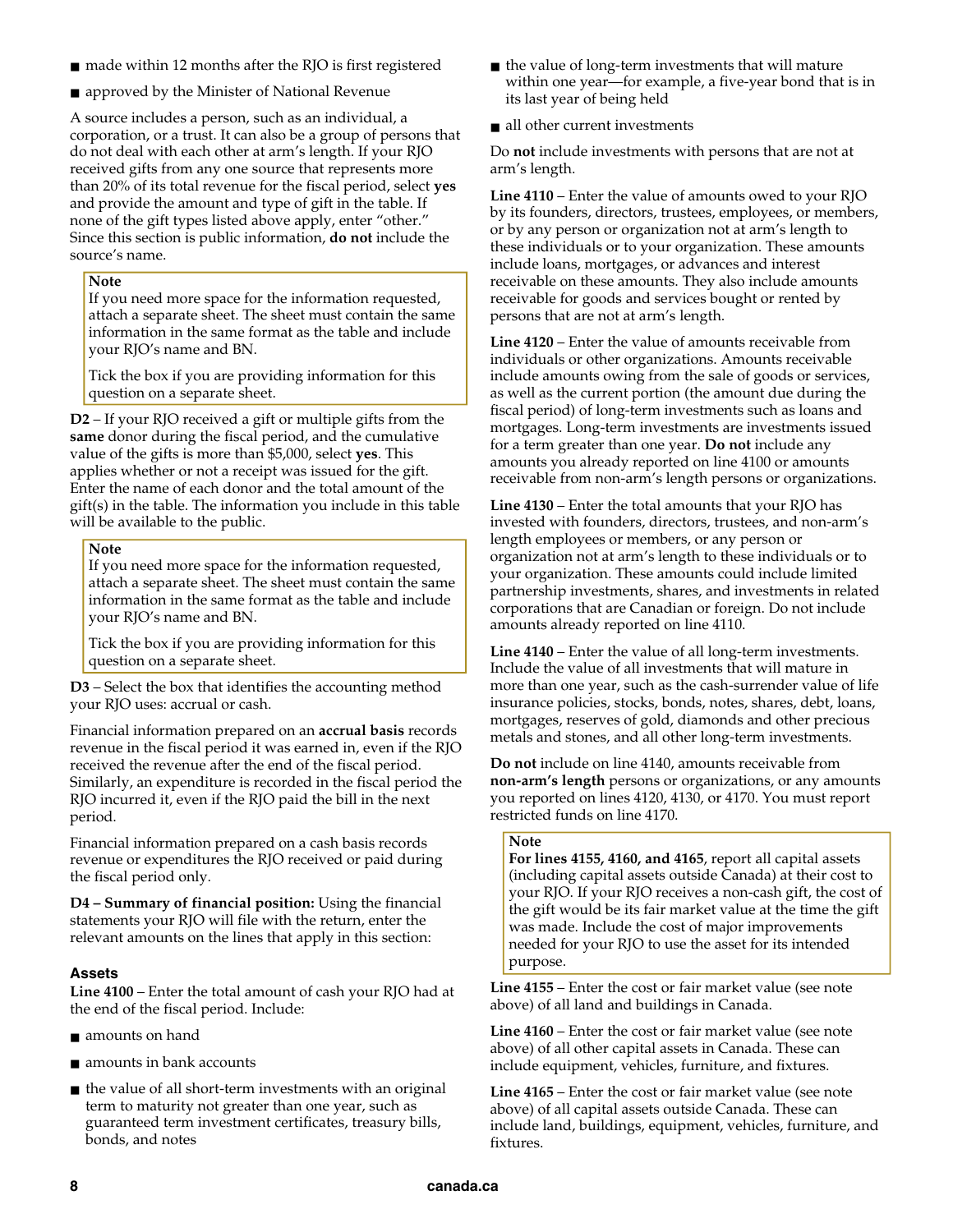**Line 4166** – Enter the accumulated amortization of capital assets. Accumulated amortization is the total amount of amortization expense that has been claimed against an asset or group of assets for the entire time of ownership. This amount offsets the value of the assets, and it should be negative.

#### **Note**

**If you are filing a paper return**, use brackets to show a negative amount.

If you are using the **fillable and saveable version of Form T1000-1** on our website, enter a minus sign before a negative amount. The form will automatically show the negative amount in brackets.

**Line 4170** – Enter the fair market value of assets your RJO has that do not fall under the previous categories. Include works of art and other valuables not considered inventory. On this line, include prepaid expenses (accrual basis only) and restricted funds.

**Line 4200** – Enter the total of lines 4100 to 4170.

#### **Liabilities**

**Line 4300** – Enter the value of salaries and other amounts owing; the current (short-term) portion of long-term debt obligations such as loans, mortgages, and notes, as well as payments due for goods and services received. Also include any contributions, gifts, and grants payable for journalism-related activities. Do **not** include any amounts payable to non-arm's length persons.

**Line 4310** – Enter the total of amounts your RJO received to pay for goods or services your RJO has not yet supplied (accrual basis only).

**Line 4320** – Enter the total of amounts (including advances, loans, notes, or mortgages) owing to non-arm's length persons (including founders, directors, trustees, non-arm's length employees or members, or to any person or organization not at arm's length to these individuals). These also include amounts owing to these persons for goods and services received, any rent due for the use of property, and salaries payable.

**Line 4330** – Enter the total amount of all other liabilities not included above, such as an unused part of a government grant that your RJO has to return, and long-term debt obligations such as loans, mortgages, and promissory notes.

**Line 4350** – Enter the total of lines 4300 to 4330.

#### **Statement of operations**

#### **Revenue**

Do not include government rebates such as goods and services tax / harmonized sales tax (GST/HST) and provincial sales tax (PST) rebates in income if you did not include the related taxes as an expense.

If the expenditures on lines 4800 through 4920 include GST/HST and PST, your RJO has to report the rebates it received on line 4650.

Enter gross amounts your RJO received. **Do not** deduct expenditures involved in earning the revenue.

**Line 4500** – Enter the total eligible amount of gifts your RJO received during the fiscal period it issued or will issue official donation receipts for. **Do not** include gifts received from Canadian registered charities on this line. Report those amounts on line 4510.

**Line 4510** – Enter the total amount your RJO received from Canadian registered charities. To see a complete list of registered charities, go to **canada.ca/charities-giving** and select "List of charities and other qualified donees" and see "Charities."

#### **Note**

RJOs should not issue official donation receipts for income tax purposes for amounts received from registered charities.

**Line 4530** – Enter the total amount of all other gifts the RJO did not issue official donation receipts for. Do not include:

- revenue from fundraising activities (report that on line 4630)
- revenue from sources outside Canada (report that on line 4575)

**Lines 4540 to 4560** – Enter the total revenue received or earned from the federal government, provincial or territorial governments, and municipal or regional governments. This amount should include all revenue received from grants, contributions, and contracts for goods and services supplied directly to the various levels of government or on their behalf.

**Line 4571** – Enter the total amounts included on line 4500 from all sources outside Canada (both government and non-government), that your RJO has or will issue official donation receipts for.

**Line 4575** – Enter the total amount of gifts from all sources outside Canada (both government and non-government) that your RJO did not issue official donation receipts for.

**Line 4580** – Enter the total interest and other investment income your RJO received or earned during the fiscal period (for example, interest from bank accounts, mortgages, bonds, and loans, as well as dividends from shares). Include all investment income, whether or not your RJO received an information slip for the amount, and whether or not your RJO received the income from a nonarm's length person or organization. Do not include capital gains or losses.

Report all foreign investment income in **Canadian dollars**. Convert the amount at the exchange rate in effect on the day your RJO received the income or the rate of exchange in effect at the end of the fiscal period (accrual basis only). You can call your tax services office or your financial institution for the proper exchange rates. You can also get the exchange rates at **bankofcanada.ca**.

**Line 4610** – Enter the gross income your RJO received or earned from renting its land and buildings. Add all these rents, including those derived from property your RJO used for its journalism-related activities.

If your RJO earns rental income on property it does not use for journalism-related activities, give details on the property in the notes to its financial statements.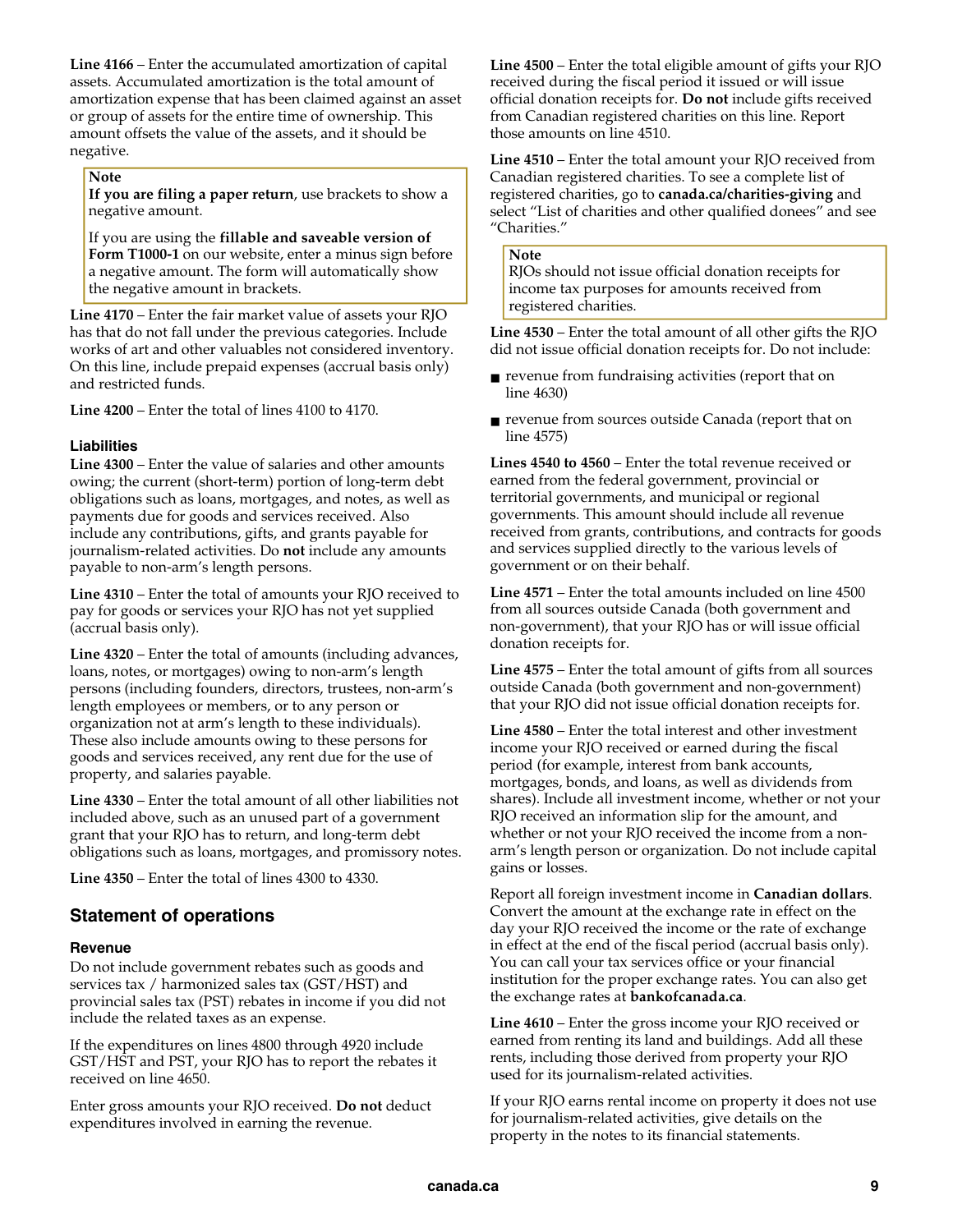Report any income your RJO earned from leasing out equipment or other resources on line 4650, "Other revenue."

**Line 4620** – Enter the total revenue your RJO received or earned from memberships, dues, and association fees and did not issue official donation receipts for.

**Line 4630** – Enter the gross amount of all revenue from fundraising activities that your RJO did not issue official donation receipts for, including the gross amount from activities your RJO carried on (for example, collection boxes and loose collections) and from third party fundraisers. Report revenue that your RJO has or will issue official donation receipts for on line 4500.

**Line 4640** – Enter the gross revenue received from the sale of all goods and services to individuals or organizations (do not include amounts reported on lines 4540 to 4560 and 4630). Report revenue from the sale of goods and services for fundraising purposes on line 4630.

**Line 4641** – Enter the amount included on line 4640 that is revenue from advertising and classifieds.

**Line 4642** – Enter the amount included on line 4640 that is revenue from subscriptions.

**Line 4643** – Enter the amount included on line 4640 that is revenue from the sale of news content.

**Line 4644** – Enter any remaining amount included on line 4640 and specify the types of goods and services that generated the revenue.

Do not include lines 4641 to 4644 in the total revenue on line 4700. These lines should add up to the amount reported on line 4640.

**Line 4650** – Enter the total of all other revenue your RJO received that you did not already include in any of the amounts above. If it applies, include any goods and services tax / harmonized sales tax (GST/HST) and provincial sales tax (PST) rebates on this line. Also include any income from the rental of any equipment or other resources. Do not include government rebates such as GST/HST and PST rebates if you did not include the amount to be rebated as an expense.

**Line 4655** – Specify the types of revenue included in the amount on line 4650.

**Line 4700** – Add lines 4500 to 4560, 4575 to 4640, and 4650 and enter the total.

#### **Expenditures**

The categories on Form T1000-1 may not match the categories your RJO used to record its expenditures in its financial statements. The total on line 4950 has to represent all expenditures your RJO recorded.

**Line 4800** – Enter the total amount your RJO paid or incurred for advertising and promoting itself and its activities. Include advertising and promotion costs related to fundraising activities.

**Line 4810** – Enter the total amount paid or incurred for travel and vehicle expenses. Include travel and accommodation costs, and vehicle costs such as gas, repairs, upkeep, and lease payments.

**Line 4820** – Enter the total amount paid or incurred for interest and bank charges.

**Line 4830** – Enter the total amount paid or incurred for licences, memberships, and dues.

**Line 4840** – Enter the total amount paid or incurred for supplies and expenses (for example, newsprint, and minor equipment purchases). Do not include any amounts reported on line 4800.

**Line 4850** – Enter the total amount paid or incurred for occupancy costs. This includes rent, mortgage, maintenance, repairs, utilities, taxes, and all other costs your RJO had to maintain its premises. If these types of expenditures relate to investment assets, report them on line 4920.

**Line 4860** – Enter the total amount paid or incurred for professional and consulting services (for example, freelance content producers, legal, accounting, or fundraising services).

**Line 4870** – Enter the total amount paid or incurred for educating and training staff and volunteers. This includes the cost of courses, seminars, and conferences.

**Line 4880** – Enter the RJO's total expenditure on all compensation during the fiscal period. This includes expenditures on compensation for permanent full-time employees as well as part-time and part-year employees.

Compensation includes all forms of salaries, wages, commissions, bonuses, fees, and honoraria, plus the value of taxable and non-taxable benefits an RJO pays its employees. Compensation generally includes all amounts that form part of an employee's gross income from employment, plus the RJO's contributions to the employee's pension, medical or insurance plan, employer Canada Pension Plan / Quebec Pension Plan and employment insurance contributions, and workers' compensation premiums.

**Do not** include contract or freelance positions, or reimbursements for expenses incurred while working for the RJO, such as travel claims. Include these amounts on the applicable expenditure line in Section D4.

**Line 4900** – Enter the amortization expense for the fiscal period for capitalized assets. Amortization is often referred to as depreciation.

**Line 4920** – Enter the total of all other expenditures **you did not** include on lines 4800 to 4900.

**Line 4930** – Specify the types of expenditures included in the amount on line 4920, for example, journalism-related expenditures not included above.

**Line 4950** – Enter the total of lines 4800 to 4920.

### **Section E – Certification**

The information return must be certified by a person who has the authority to sign for the RJO. By signing the return, the individual certifies "to the best of their knowledge" that it is correct, complete, and current. This person is responsible for the accuracy of the information reported on the return.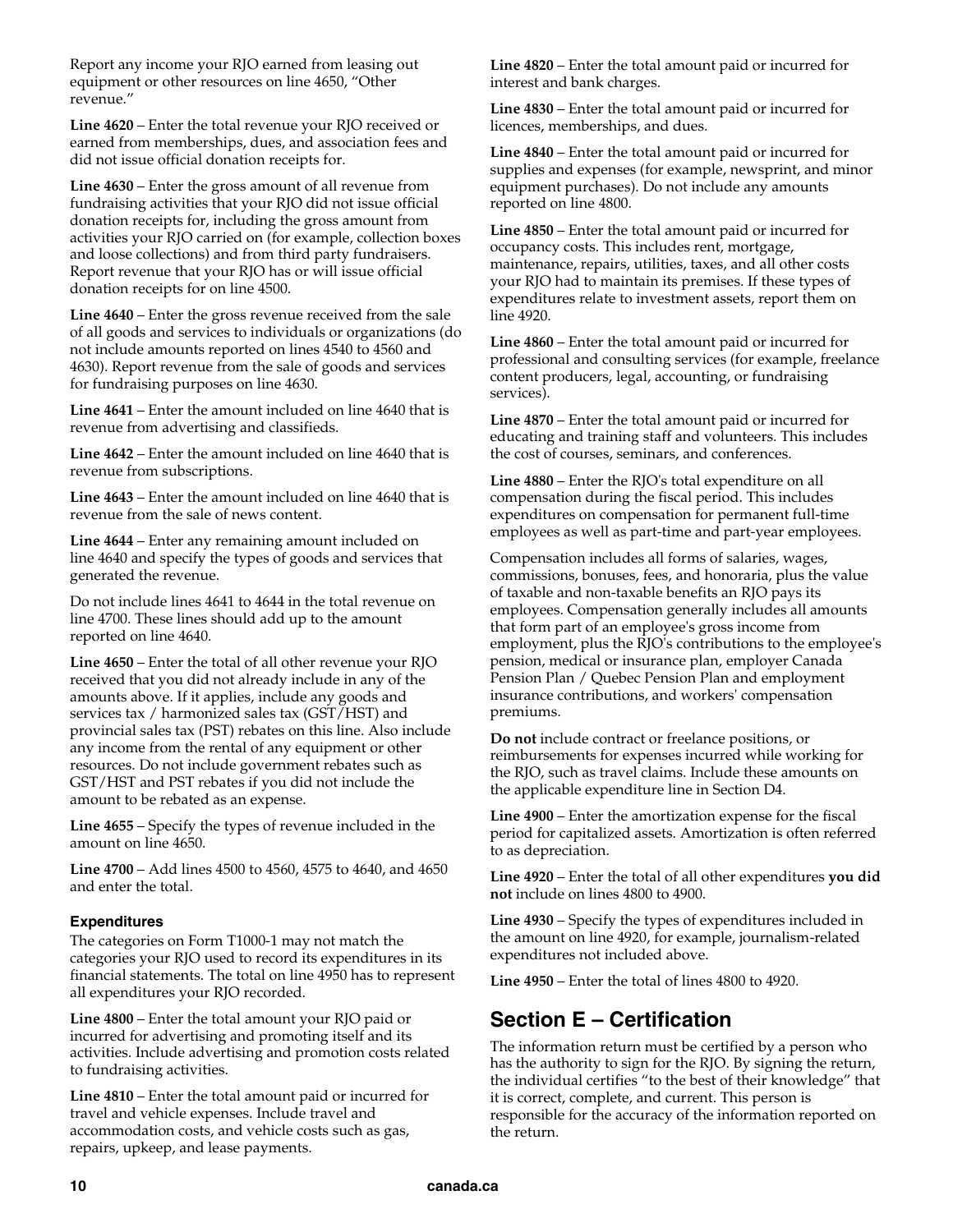Certification applies to all parts of the RJO's return, including:

- the completed Form T1000-1, Registered Journalism Organization Information Return, and all the schedules that apply
- the RJO's financial statements (the treasurer should sign any financial statements that have not been professionally prepared)
- the completed Form T1000-3, Directors/Trustees Worksheet for Registered Journalism Organizations, or a list of directors and trustees with all required information
- all other attachments containing required information

### **Section F – Confidential data**

The information entered in Section F is confidential and will not be available to the public.

**F1** – Using the information in question C8, enter the name(s) and arm's length status of each external fundraiser in the table.

#### **Note**

If you need more space for the information requested, attach a separate sheet. The sheet must contain the same information in the same format as the table. Make sure to include your RJO's name and BN.

Tick the box if you are providing information for this question on a separate sheet.

**F2** – If your RJO allowed a donor to use any of its property during the fiscal period, select **yes** and enter the name of the donor and the fair market value of the property in the table provided.

#### **Note**

If you need more space for the information requested, attach a separate sheet. The sheet must contain the same information in the same format as the table. Make sure to include your RJO's name and BN.

Tick the box if you are providing information for this question on a separate sheet.

**F3** – Complete the question as instructed on the return. For more information on the limitation on income distribution for RJOs, go to **canada.ca/qualified-journalism-criteria** and see paragraphs 5.22 and 5.23.

**F4** – Enter the requested information about the individual who completed the information return.

**F5** – The physical address is the address where the RJO is located, including the street number; street name; apartment, suite, or lot and concession number; city; province or territory; and postal code. A post office box or a rural route number alone is not enough.

The address where the RJO's books and records are kept must be in Canada. This address has to be complete and include the street number; street name; apartment, suite, or lot and concession number; city; province or territory; and postal code. A post office box or a rural route number alone is not enough.

If the area does not have street names or numbers, enter a description that will easily allow a person to locate the office (for example, the first red house eastbound on Highway 4 from Oldtown).

For more information, go to **canada.ca/charities-giving**, select "Other organizations that can issue donation receipts" and see "Registered journalism organizations."

### **Schedule 1 – Compensation**

Compensation includes all forms of salaries, wages, commissions, bonuses, fees, and honoraria, plus the value of taxable and non-taxable benefits an RJO pays its employees. Compensation generally includes all amounts that form part of an employee's gross income from employment, plus the RJO's contributions to the employee's pension, medical or insurance plan, employer Canada Pension Plan / Quebec Pension Plan and employment insurance contributions, and workers' compensation premiums.

**Do not** include reimbursements for expenses incurred while working for the RJO, such as travel claims. Include these amounts on the applicable expenditure line in Section D4.

**1(a)** – Enter the number of permanent, full-time, directly compensated positions your RJO had in the fiscal period. The number represents the usual number of positions your RJO compensated during the fiscal period, including managerial positions. Do not include contract or freelance positions.

**1(b)** – For the ten highest directly compensated positions during the fiscal period, enter the number of positions falling within each compensation category during the fiscal period, regardless of the type of work done.

**1(c)** – Enter the number of part-time or part-year (for example, seasonal) employees your RJO directly compensated during the fiscal period.

**1(d)** – If it applies, enter your RJO's total expenditure on compensation for part time and part-year employees during the fiscal period.

**1(e)** – Enter the RJO's total expenditure for all compensation in the fiscal period. This should be the same as the amount on line 4880 of Section D4.

# **After you send your completed information return**

### **Confirmation of Annual Information Return Filing**

We will send you a Confirmation of Annual Information Return Filing to let you know we received your return.

### **How do I adjust an information return?**

If you need to change information on your annual information return after you have filed it, complete Form T1000-4, Registered Journalism Organization Adjustment Request. You can mail it to the address on the